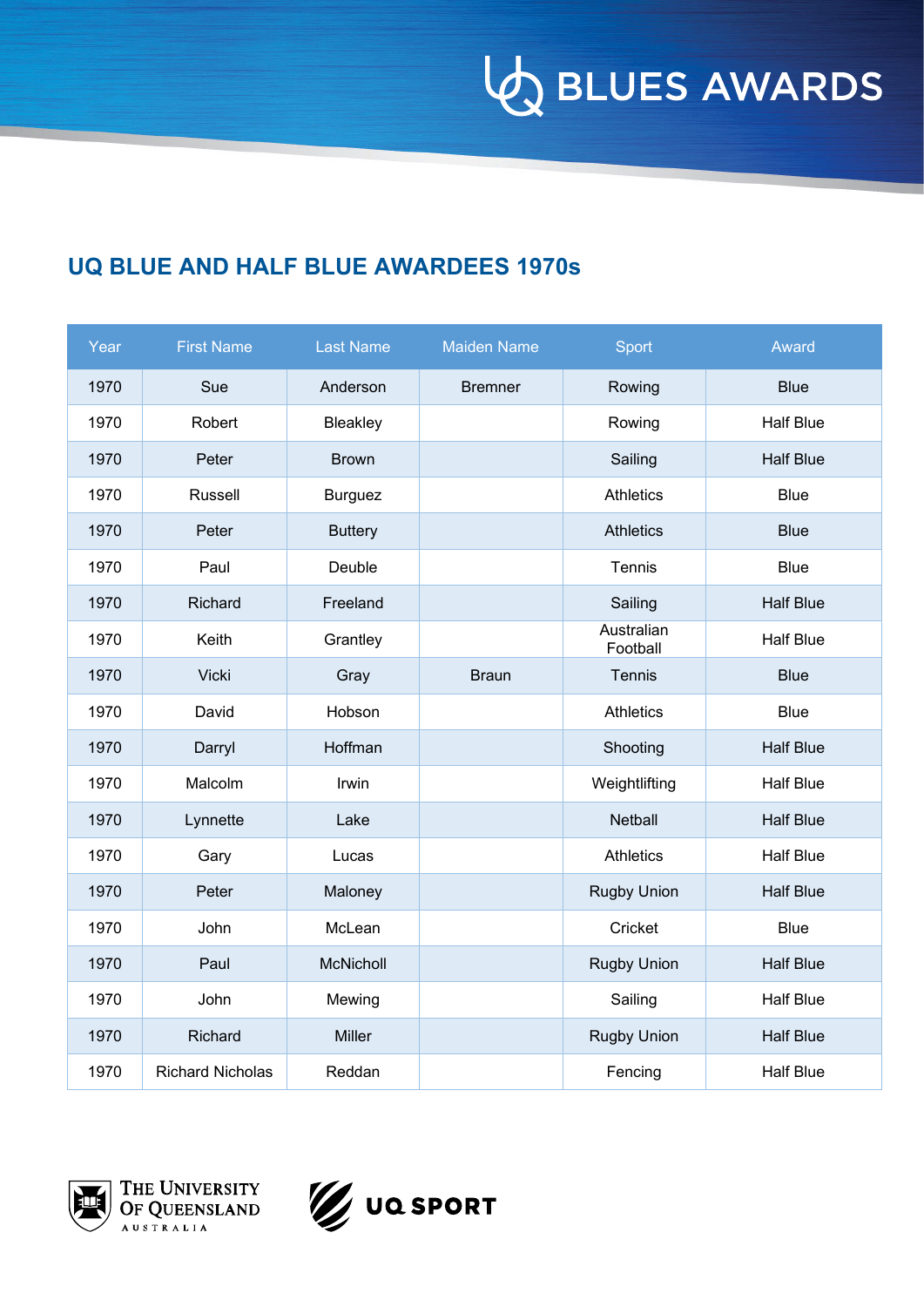| 1970 | Wayne       | Reed          | Cricket          | <b>Half Blue</b> |
|------|-------------|---------------|------------------|------------------|
| 1970 | Edward      | Rutledge      | <b>Athletics</b> | <b>Blue</b>      |
| 1970 | John        | Shea          | Weightlifting    | <b>Blue</b>      |
| 1970 | Judy        | Smith         | Hockey           | <b>Half Blue</b> |
| 1970 | Frank       | Stanfield     | Weightlifting    | <b>Half Blue</b> |
| 1970 | Margaret    | Stephenson    | Rowing           | <b>Blue</b>      |
| 1970 | Ruth        | Stephenson    | Rowing           | <b>Blue</b>      |
| 1970 | Ross        | Thomas        | Gymnastics       | <b>Half Blue</b> |
| 1970 | John        | Trude         | Underwater       | <b>Half Blue</b> |
| 1970 | Trevor      | Walz          | Weightlifting    | <b>Blue</b>      |
| 1970 | David       | Wilkinson     | Golf             | <b>Half Blue</b> |
| 1970 | Barry       | <b>Willis</b> | Sailing          | <b>Half Blue</b> |
| 1970 | lan         | Wilson        | <b>Athletics</b> | <b>Half Blue</b> |
| 1970 | Lee         | Wilson        | Fencing          | <b>Half Blue</b> |
| 1971 | Christopher | <b>Bailey</b> | Sailing          | <b>Blue</b>      |
| 1971 | Rodney      | <b>Barnes</b> | Sailing          | <b>Half Blue</b> |
| 1971 | David       | Baron         | Sailing          | <b>Blue</b>      |
| 1971 | Graeme      | <b>Black</b>  | Hockey           | <b>Half Blue</b> |
| 1971 | Roger       | <b>Bylett</b> | Shooting         | <b>Blue</b>      |
| 1971 | Neil        | Chesworth     | Judo             | <b>Half Blue</b> |
| 1971 | Sandra      | Cheverton     | Netball          | Half Blue        |
| 1971 | Timothy     | Crommelin     | Cricket          | Half Blue        |
| 1971 | John        | Edwards       | Hockey           | <b>Blue</b>      |



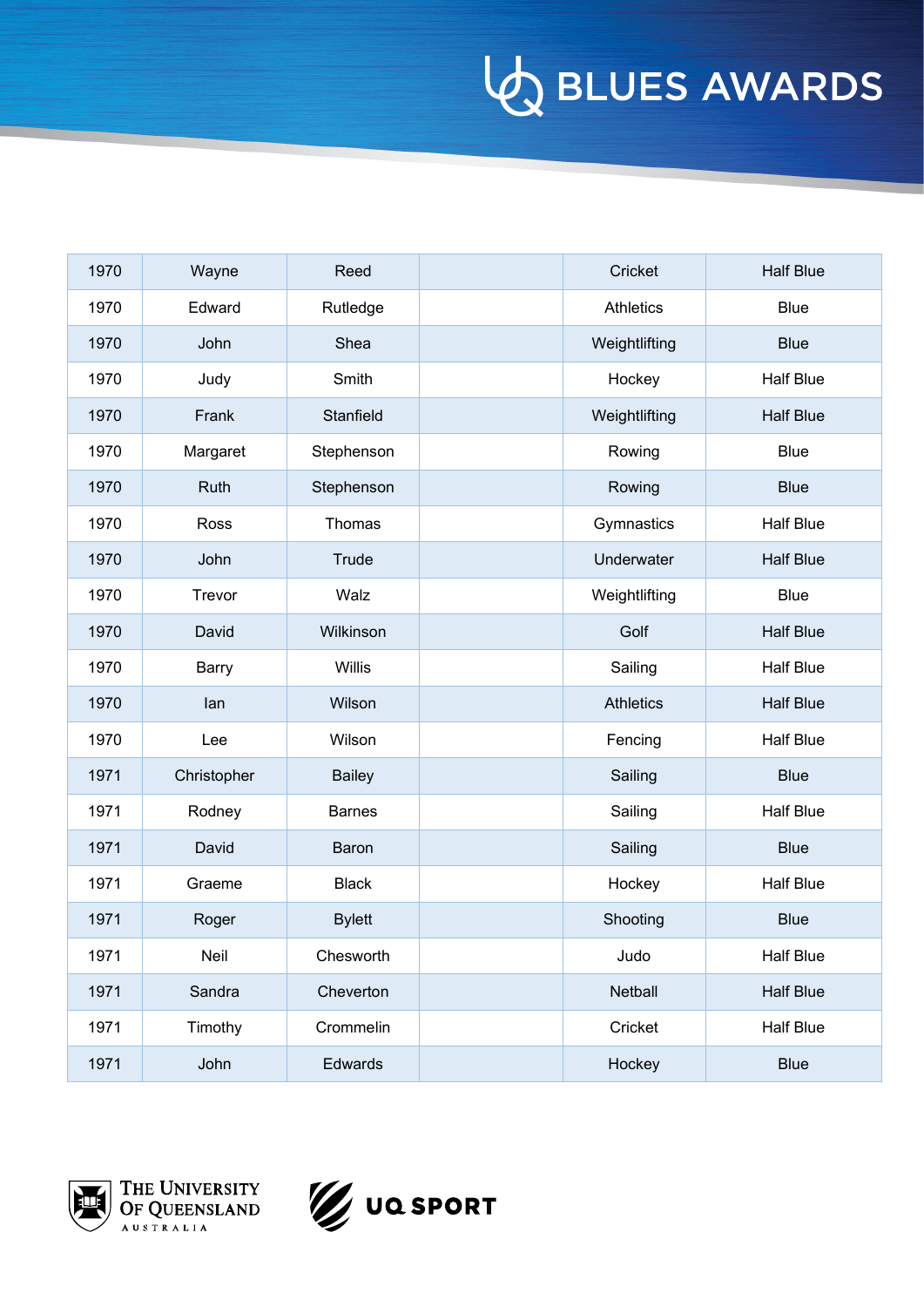| 1971 | Richard                 | Freeland      |         | Sailing            | <b>Blue</b>      |
|------|-------------------------|---------------|---------|--------------------|------------------|
| 1971 | Robyn                   | Goldman       | Nielson | Judo               | <b>Blue</b>      |
| 1971 | Graham                  | Hunter        |         | Rugby League       | <b>Half Blue</b> |
| 1971 | Malcolm                 | Irwin         |         | Weightlifting      | <b>Blue</b>      |
| 1971 | Helen                   | McRae         |         | Hockey             | <b>Blue</b>      |
| 1971 | David                   | <b>Miller</b> |         | <b>Rugby Union</b> | <b>Blue</b>      |
| 1971 | James                   | <b>Ness</b>   |         | Weightlifting      | <b>Half Blue</b> |
| 1971 | Susan                   | Parkinson     |         | Tennis             | <b>Half Blue</b> |
| 1971 | Robert                  | Pfitzner      |         | Hockey             | <b>Half Blue</b> |
| 1971 | Heather                 | Rankine       |         | Sailing            | <b>Half Blue</b> |
| 1971 | <b>Richard Nicholas</b> | Reddan        |         | Fencing            | <b>Blue</b>      |
| 1971 | lan                     | Ross          |         | <b>Rugby Union</b> | <b>Half Blue</b> |
| 1971 | Carol                   | Sayers        |         | Hockey             | <b>Half Blue</b> |
| 1971 | Judy                    | Smith         |         | Hockey             | <b>Blue</b>      |
| 1971 | lan                     | Somers        |         | Hockey             | <b>Half Blue</b> |
| 1971 | David                   | <b>Stokes</b> |         | <b>Athletics</b>   | <b>Blue</b>      |
| 1971 | Allan                   | Strutton      |         | Fencing            | <b>Blue</b>      |
| 1971 | John                    | Tobin         |         | Rugby League       | <b>Half Blue</b> |
| 1971 | Roger                   | Walsh         |         | Diving             | <b>Blue</b>      |
| 1972 | Patrick                 | <b>Batch</b>  |         | <b>Rugby Union</b> | <b>Half Blue</b> |
| 1972 | Peter                   | Challen       |         | Hockey             | Half Blue        |
| 1972 | Neil                    | Chesworth     |         | Judo               | <b>Blue</b>      |
| 1972 | Timothy                 | Conrad        |         | Rowing             | <b>Blue</b>      |



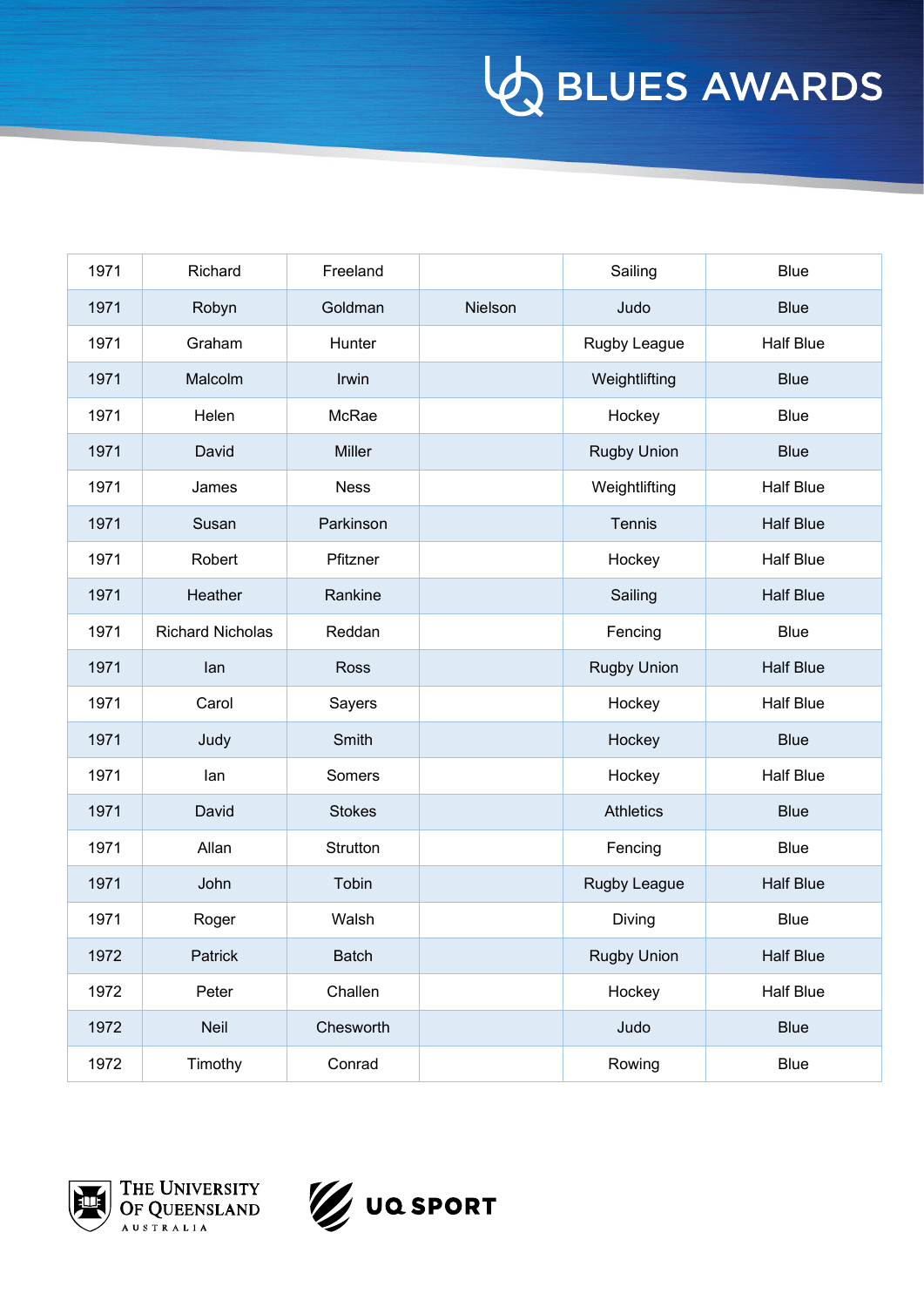| 1972 | John           | Cruice        |           | <b>Rugby Union</b> | <b>Half Blue</b> |
|------|----------------|---------------|-----------|--------------------|------------------|
| 1972 | Arthur         | Davey         |           | Hockey             | <b>Half Blue</b> |
| 1972 | Geoffrey       | Dengate       |           | <b>Basketball</b>  | <b>Half Blue</b> |
| 1972 | lan            | Duthie        |           | Rowing             | <b>Half Blue</b> |
| 1972 | Peter          | Feil          |           | Underwater         | <b>Blue</b>      |
| 1972 | Robert         | Gow           |           | <b>Athletics</b>   | <b>Half Blue</b> |
| 1972 | Noeleen        | Hooker        |           | Judo               | <b>Half Blue</b> |
| 1972 | Scott          | Ledger        |           | Cricket            | <b>Half Blue</b> |
| 1972 | Gary           | Lucas         |           | <b>Athletics</b>   | <b>Blue</b>      |
| 1972 | Christine      | Ludwig        |           | <b>Athletics</b>   | <b>Half Blue</b> |
| 1972 | <b>Russell</b> | Luke          |           | <b>Athletics</b>   | <b>Half Blue</b> |
| 1972 | John           | McCubbery     |           | <b>Athletics</b>   | <b>Half Blue</b> |
| 1972 | Malcolm        | McRae         |           | <b>Athletics</b>   | <b>Half Blue</b> |
| 1972 | James          | Meaney        |           | <b>Rugby Union</b> | <b>Half Blue</b> |
| 1972 | Gary           | Merritt       |           | Rowing             | <b>Half Blue</b> |
| 1972 | James          | <b>Ness</b>   |           | Weightlifting      | <b>Blue</b>      |
| 1972 | David          | Ogilvie       |           | Cricket            | <b>Half Blue</b> |
| 1972 | Gary           | Pearson       |           | <b>Rugby Union</b> | <b>Half Blue</b> |
| 1972 | Anthony        | Philbrick     |           | Rowing             | <b>Half Blue</b> |
| 1972 | Richard        | Priman        |           | <b>Athletics</b>   | Blue             |
| 1972 | lan            | Ross          |           | <b>Rugby Union</b> | <b>Blue</b>      |
| 1972 | Robyn          | <b>Stokes</b> | O'Donahue | Athletics          | <b>Blue</b>      |
| 1972 | Garry          | Uebergang     |           | Rowing             | <b>Blue</b>      |



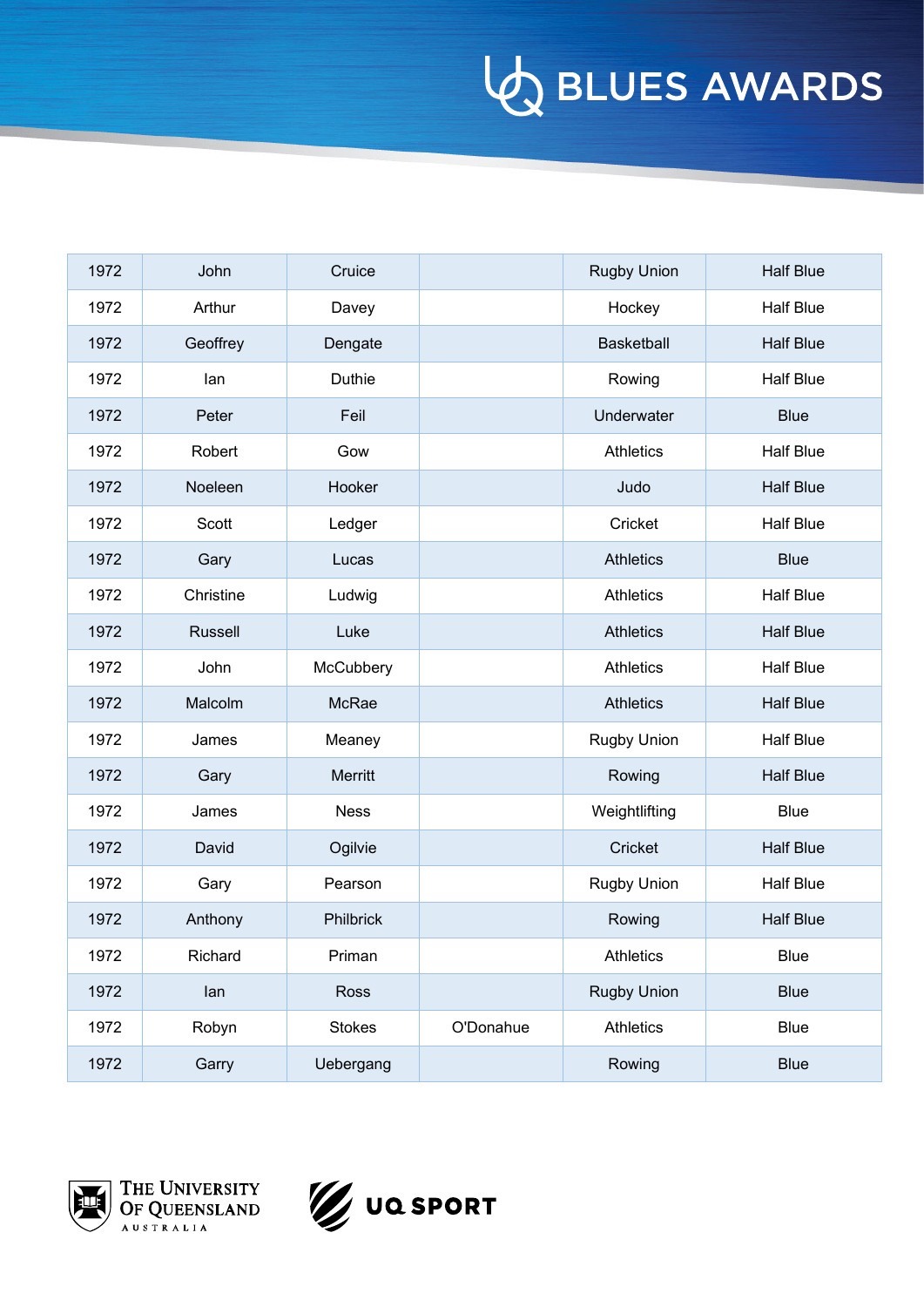| 1972 | Ann-Marie   | White           | <b>Byrne</b> | Netball                | <b>Half Blue</b> |
|------|-------------|-----------------|--------------|------------------------|------------------|
| 1973 | John        | Andersen        |              | Judo                   | <b>Half Blue</b> |
| 1973 | Susan       | <b>Bailey</b>   | Mathison     | Sailing                | <b>Half Blue</b> |
| 1973 | Heather     | <b>Barralet</b> | Wright       | <b>Athletics</b>       | <b>Half Blue</b> |
| 1973 | Peter       | Beeston         |              | Swimming               | <b>Blue</b>      |
| 1973 | Peter       | <b>Beeston</b>  |              | <b>Water Polo</b>      | <b>Blue</b>      |
| 1973 | Peter       | <b>Bethune</b>  |              | Underwater             | <b>Half Blue</b> |
| 1973 | Hing Moong  | Chua            |              | Badminton              | <b>Half Blue</b> |
| 1973 | Christopher | Coutts          |              | <b>Athletics</b>       | <b>Half Blue</b> |
| 1973 | James       | Creagh          |              | <b>Rugby Union</b>     | <b>Blue</b>      |
| 1973 | Len         | Dalgleish       |              | Australian<br>Football | <b>Half Blue</b> |
| 1973 | Robert      | Freeman         |              | <b>Athletics</b>       | <b>Half Blue</b> |
| 1973 | Stephen     | Hartigan        |              | <b>Rugby Union</b>     | <b>Half Blue</b> |
| 1973 | John        | Harvey          |              | Judo                   | <b>Half Blue</b> |
| 1973 | Barbara     | Heaton          |              | Netball                | <b>Half Blue</b> |
| 1973 | John        | Henderson       |              | <b>Rugby Union</b>     | <b>Half Blue</b> |
| 1973 | Noeleen     | Hooker          |              | Judo                   | <b>Blue</b>      |
| 1973 | <b>Mark</b> | Loane           |              | <b>Rugby Union</b>     | <b>Blue</b>      |
| 1973 | Christine   | Ludwig          |              | <b>Athletics</b>       | <b>Blue</b>      |
| 1973 | Marilyn     | Maclean         |              | Netball                | <b>Half Blue</b> |
| 1973 | Kok koon    | Mak             |              | Badminton              | <b>Half Blue</b> |
| 1973 | Andrew      | Maluish         |              | Underwater             | <b>Blue</b>      |
| 1973 | Neil        | Martin          |              | Swimming               | Blue             |



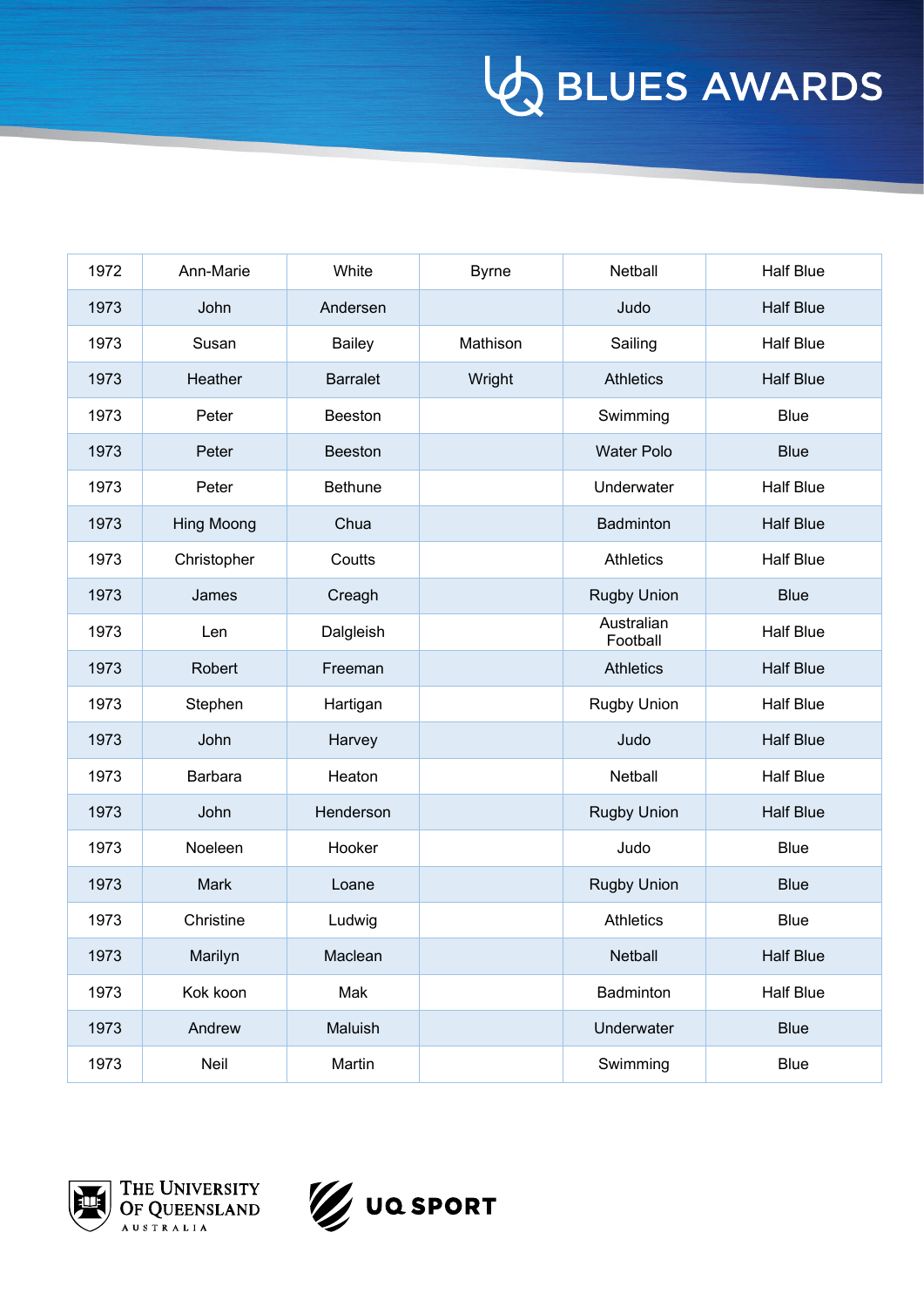| 1973 | Malcolm        | McRae           |            | <b>Athletics</b>  | <b>Blue</b>      |
|------|----------------|-----------------|------------|-------------------|------------------|
| 1973 | John           | <b>Ness</b>     |            | Weightlifting     | <b>Half Blue</b> |
| 1973 | <b>Barbara</b> | Wilson          | Jordon     | <b>Athletics</b>  | <b>Blue</b>      |
| 1973 | James          | Wilson          |            | Rugby Union       | <b>Half Blue</b> |
| 1974 | Penne          | Amiet           | Mackenroth | Volleyball        | <b>Half Blue</b> |
| 1974 | Heather        | <b>Barralet</b> | Wright     | <b>Athletics</b>  | <b>Blue</b>      |
| 1974 | Robert         | <b>Bleakley</b> |            | Rowing            | <b>Blue</b>      |
| 1974 | Nigel          | Cluer           |            | Swimming          | <b>Blue</b>      |
| 1974 | Tom            | Connor          |            | Squash            | <b>Half Blue</b> |
| 1974 | Roderick       | Conrad          |            | Rowing            | <b>Blue</b>      |
| 1974 | David          | <b>Ellis</b>    |            | Cricket           | <b>Blue</b>      |
| 1974 | Geoffrey       | Gordon          |            | Shooting          | <b>Blue</b>      |
| 1974 | <b>Barbara</b> | Harris          |            | Lifesaving        | <b>Blue</b>      |
| 1974 | Sue            | Hooper          | Lewis      | Swimming          | <b>Blue</b>      |
| 1974 | Nigel          | Johnson         |            | Swimming          | <b>Half Blue</b> |
| 1974 | Glenda         | Maddern         | Harris     | <b>Athletics</b>  | <b>Half Blue</b> |
| 1974 | Lauren         | Marshall        |            | Volleyball        | <b>Blue</b>      |
| 1974 | Kent           | McGregor        |            | Swimming          | <b>Half Blue</b> |
| 1974 | <b>Vicki</b>   | Mckain          |            | <b>Water Polo</b> | <b>Half Blue</b> |
| 1974 | Stephen        | McRae           |            | Rowing            | Half Blue        |
| 1974 | Frederick      | Proctor         |            | Waterskiing       | Half Blue        |
| 1974 | Chris          | Reeve           |            | Rowing            | Half Blue        |
| 1974 | Lorraine       | Skinner         |            | <b>Water Polo</b> | <b>Blue</b>      |



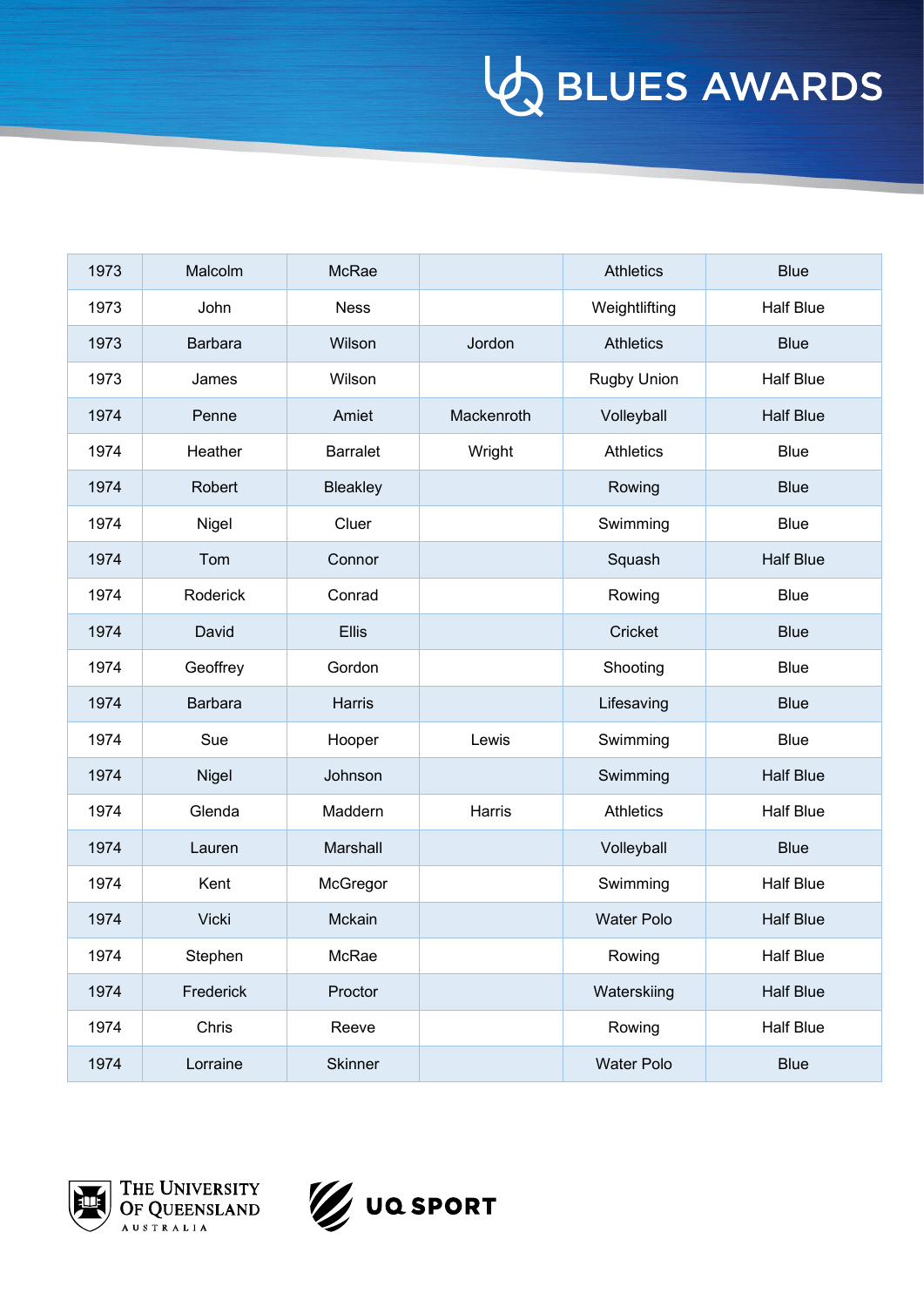| 1974 | lan          | Wilson          |       | <b>Athletics</b>         | <b>Blue</b>      |
|------|--------------|-----------------|-------|--------------------------|------------------|
| 1974 | James        | Wilson          |       | <b>Rugby Union</b>       | <b>Blue</b>      |
| 1975 | Robyn        | Adams           |       | <b>Netball</b>           | <b>Half Blue</b> |
| 1975 | Christopher  | Alroe           |       | Fencing                  | <b>Half Blue</b> |
| 1975 | Christopher  | Auld            |       | <b>Athletics</b>         | <b>Blue</b>      |
| 1975 | Patrick      | <b>Batch</b>    |       | <b>Rugby Union</b>       | <b>Blue</b>      |
| 1975 | John         | <b>Brannock</b> |       | Tae Kwon Do              | <b>Half Blue</b> |
| 1975 | <b>Nigel</b> | Clarke          |       | <b>Athletics</b>         | <b>Half Blue</b> |
| 1975 | Geoffrey     | Dengate         |       | Basketball               | <b>Blue</b>      |
| 1975 | Geoffrey     | Ham             |       | Sailing                  | <b>Half Blue</b> |
| 1975 | James        | Hill            |       | Fencing                  | <b>Half Blue</b> |
| 1975 | Sue          | Hooper          | Lewis | <b>Water Polo</b>        | <b>Half Blue</b> |
| 1975 | Denise       | Lee Long        |       | <b>Water Polo</b>        | <b>Half Blue</b> |
| 1975 | Kim          | McCasker        |       | <b>Rugby Union</b>       | <b>Half Blue</b> |
| 1975 | Vicki        | Mckain          |       | <b>Water Polo</b>        | <b>Blue</b>      |
| 1975 | Kerry        | Mitchell        |       | Volleyball               | <b>Half Blue</b> |
| 1975 | Julie        | Murphy          |       | Squash                   | <b>Half Blue</b> |
| 1975 | Graham       | Noon            |       | <b>Rugby Union</b>       | <b>Half Blue</b> |
| 1975 | Phillip      | Verrall         |       | <b>Athletics</b>         | <b>Half Blue</b> |
| 1975 | Robin        | Wardell         |       | Golf                     | <b>Half Blue</b> |
| 1976 | Anthony      | Ashburner       |       | Sailing                  | <b>Half Blue</b> |
| 1976 | Roger        | <b>Bligh</b>    |       | Sailing                  | <b>Half Blue</b> |
| 1976 | Phillip      | Bowen           |       | Swimming &<br>Water Polo | <b>Half Blue</b> |



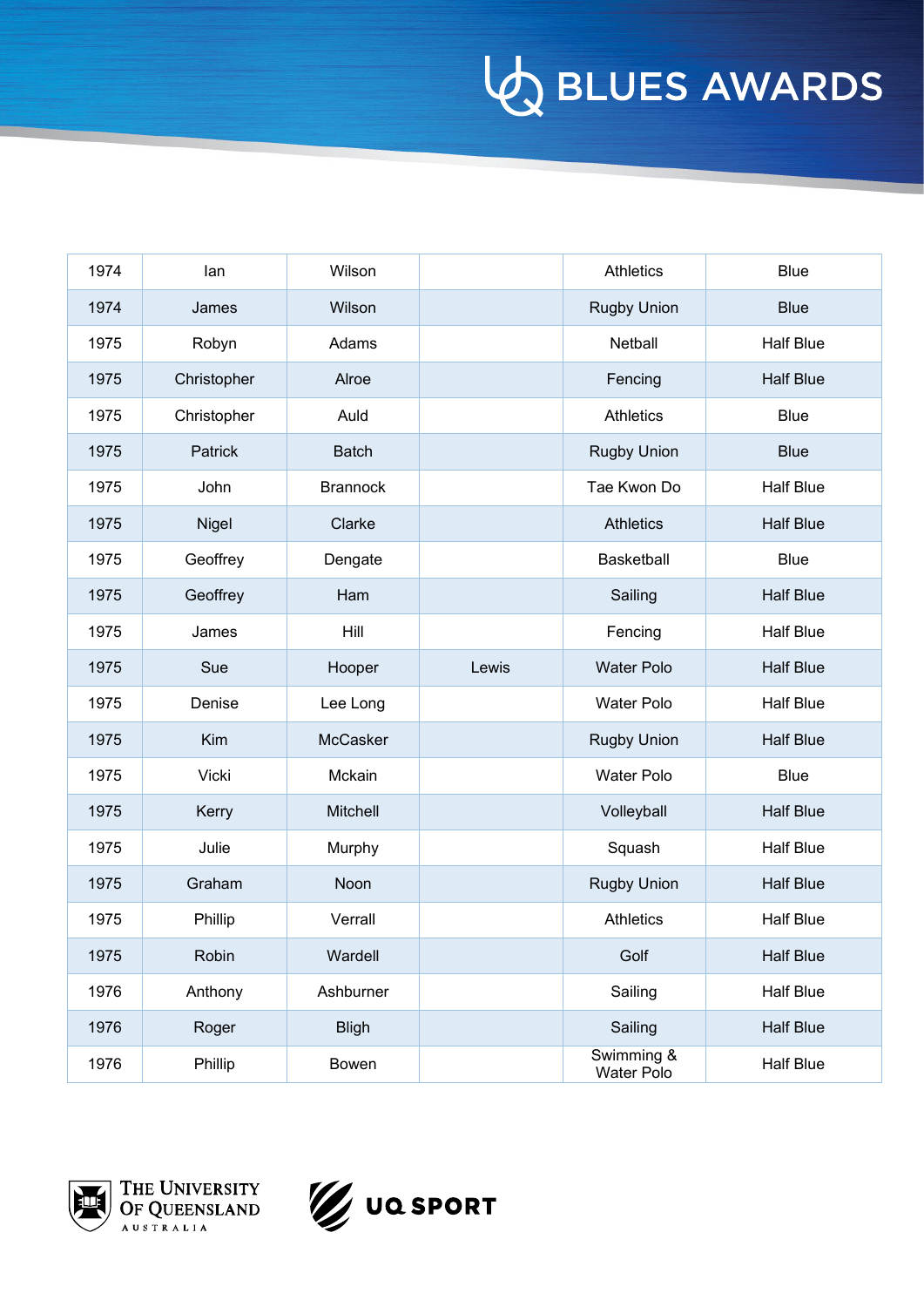| 1976 | John     | Buchanan   |        | Cricket            | <b>Half Blue</b> |
|------|----------|------------|--------|--------------------|------------------|
| 1976 | June     | Canavan    |        | Netball            | <b>Half Blue</b> |
| 1976 | Geoffrey | Cullen     |        | Underwater         | <b>Half Blue</b> |
| 1976 | Ralph    | French     |        | Rowing             | <b>Half Blue</b> |
| 1976 | Frank    | Gehrmann   |        | Football (Soccer)  | <b>Half Blue</b> |
| 1976 | Gary     | Hutchinson |        | Tennis             | <b>Half Blue</b> |
| 1976 | Isobel   | Johnstone  |        | Shooting           | <b>Half Blue</b> |
| 1976 | Kevin    | Meikle     |        | Hockey             | <b>Half Blue</b> |
| 1976 | Gary     | Merritt    |        | Rowing             | <b>Blue</b>      |
| 1976 | David    | Ogilvie    |        | Cricket            | <b>Blue</b>      |
| 1976 | Anthony  | Philbrick  |        | Rowing             | <b>Blue</b>      |
| 1976 | Andrew   | Price      |        | Rowing             | <b>Half Blue</b> |
| 1976 | William  | Ross       |        | <b>Rugby Union</b> | <b>Half Blue</b> |
| 1976 | Eric     | Russell    |        | <b>Athletics</b>   | <b>Blue</b>      |
| 1976 | Susan    | Silburn    |        | Tae Kwon Do        | <b>Half Blue</b> |
| 1977 | Paul     | Ashburn    |        | <b>Water Polo</b>  | <b>Half Blue</b> |
| 1977 | Hilary   | Atthow     | Caffyn | Lifesaving         | <b>Half Blue</b> |
| 1977 | June     | Canavan    |        | Netball            | <b>Blue</b>      |
| 1977 | Peter    | Dury       |        | Diving             | <b>Half Blue</b> |
| 1977 | Rod      | Enever     |        | Fencing            | <b>Half Blue</b> |
| 1977 | Barbara  | Freeman    |        | <b>Athletics</b>   | <b>Half Blue</b> |
| 1977 | John     | Gall       |        | Fencing            | <b>Half Blue</b> |
| 1977 | Zelman   | Goldman    |        | Judo               | <b>Half Blue</b> |



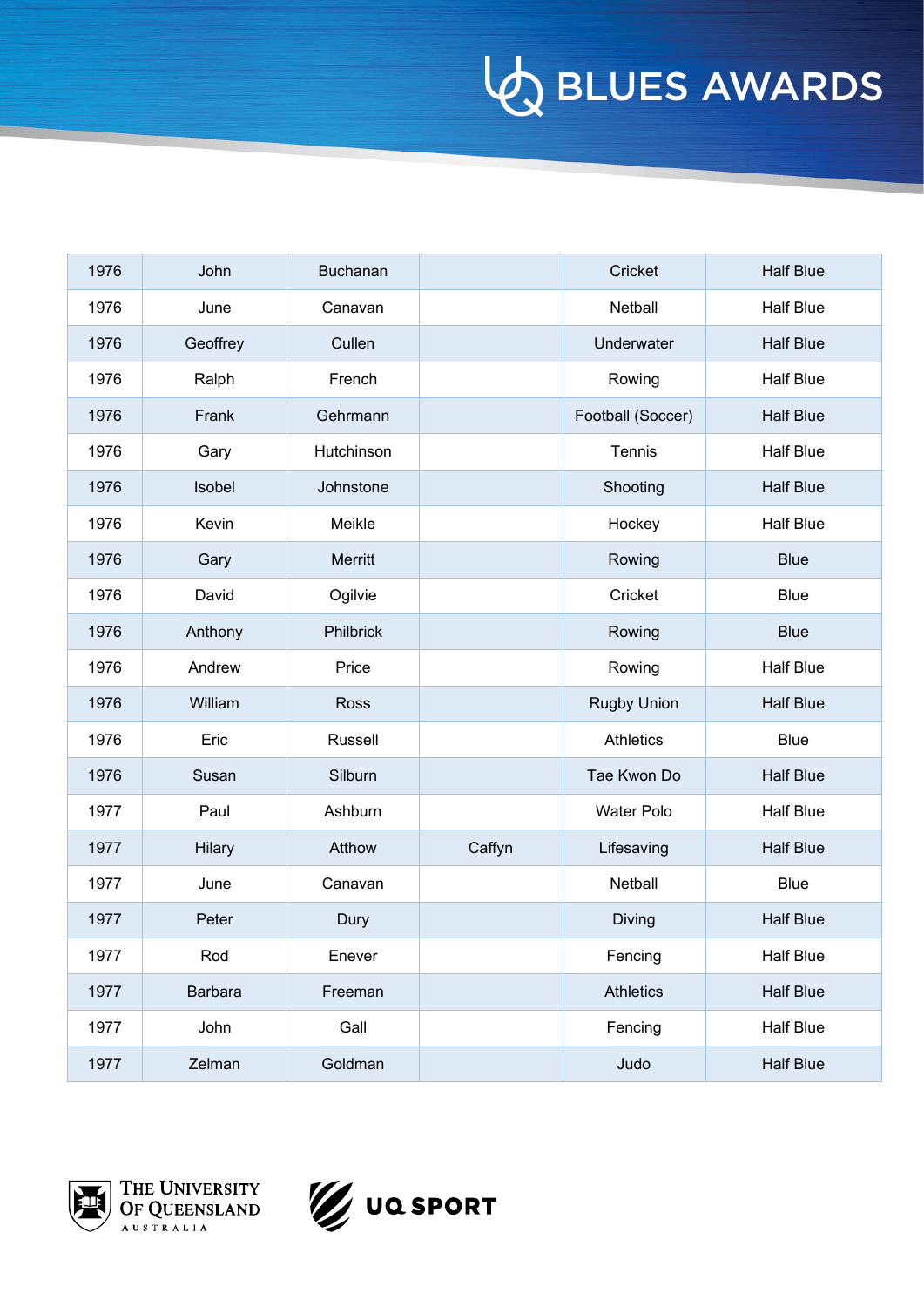| 1977 | Anna         | Goodreid        | Grosskreutz | Tae Kwon Do        | <b>Half Blue</b> |
|------|--------------|-----------------|-------------|--------------------|------------------|
| 1977 | Geoffrey     | Hall            |             | Rowing             | <b>Half Blue</b> |
| 1977 | Peter        | Hawes           |             | <b>Athletics</b>   | <b>Half Blue</b> |
| 1977 | James        | Hill            |             | Fencing            | <b>Blue</b>      |
| 1977 | Robert       | Hudson          |             | Fencing            | <b>Half Blue</b> |
| 1977 | Paul         | Jackson         |             | Swimming           | <b>Half Blue</b> |
| 1977 | Denise       | Lee Long        |             | <b>Water Polo</b>  | <b>Blue</b>      |
| 1977 | Alan         | Muston          |             | Weightlifting      | <b>Half Blue</b> |
| 1977 | John         | <b>Ness</b>     |             | Weightlifting      | <b>Blue</b>      |
| 1977 | Cameron      | Rogers          |             | Fencing            | <b>Half Blue</b> |
| 1977 | Andrew       | Worrall         |             | Powerlifting       | <b>Half Blue</b> |
| 1978 | Pam          | <b>Bews</b>     |             | Underwater         | <b>Half Blue</b> |
| 1978 | Alison       | <b>Blackett</b> |             | Underwater         | <b>Half Blue</b> |
| 1978 | Vincent      | Boman           |             | <b>Rugby Union</b> | <b>Half Blue</b> |
| 1978 | Michael      | <b>Bridges</b>  |             | Tae Kwon Do        | <b>Half Blue</b> |
| 1978 | Jenny        | Buchanan        | Shaw        | Netball            | <b>Half Blue</b> |
| 1978 | <b>Bruce</b> | Cameron         |             | Tae Kwon Do        | <b>Half Blue</b> |
| 1978 | Joan         | Carrick         |             | Hockey             | <b>Half Blue</b> |
| 1978 | Carol        | Cave            |             | Hockey             | <b>Half Blue</b> |
| 1978 | Cathryn      | Christensen     |             | <b>Netball</b>     | <b>Half Blue</b> |
| 1978 | Peter        | Christiansen    |             | Hockey             | <b>Half Blue</b> |
| 1978 | Nicholas     | Dash            |             | Judo               | <b>Half Blue</b> |
| 1978 | Grant        | Dobinson        |             | Tae Kwon Do        | <b>Half Blue</b> |



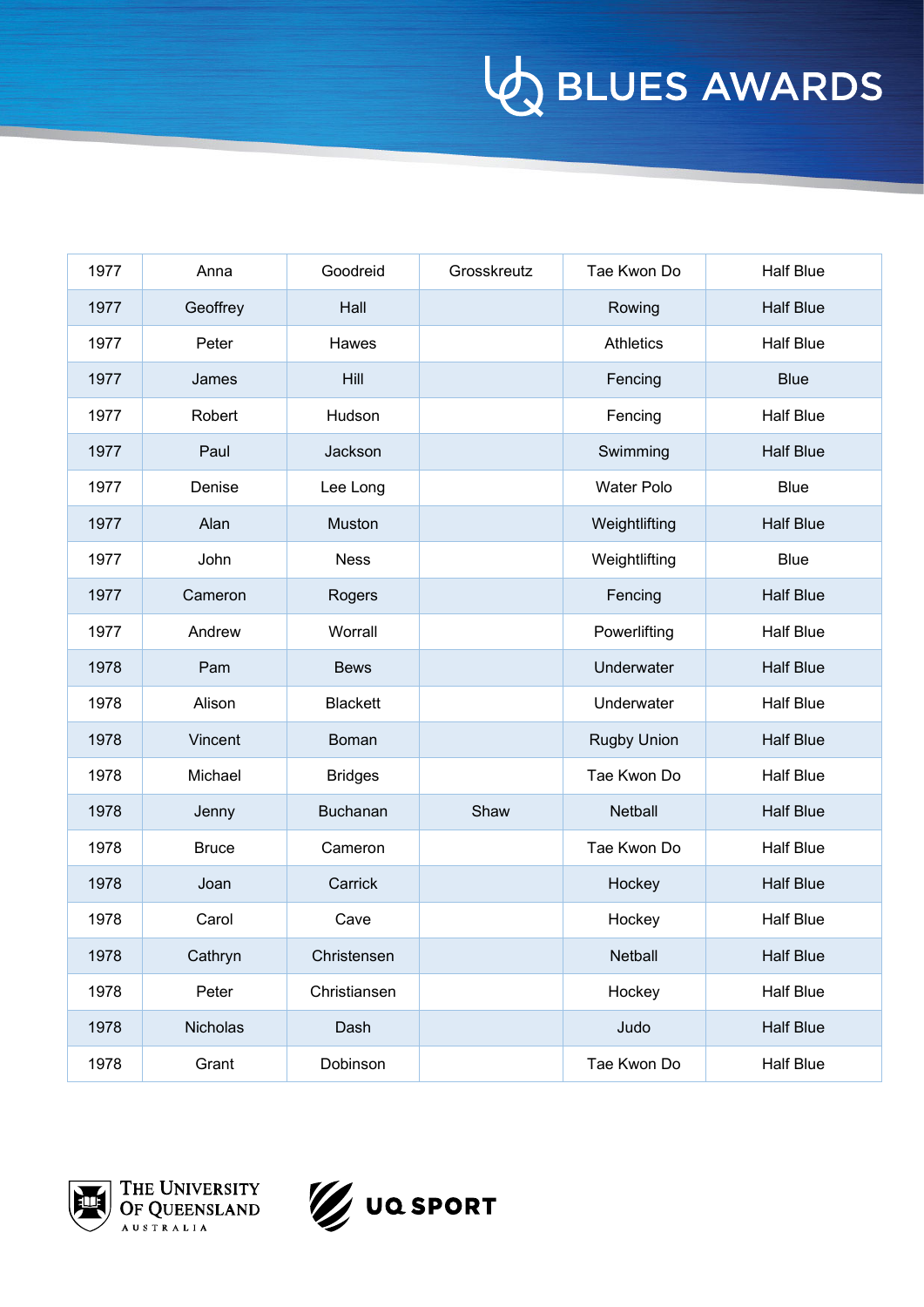| 1978 | Leanne     | Evans       |        | <b>Athletics</b>   | <b>Blue</b>      |
|------|------------|-------------|--------|--------------------|------------------|
| 1978 | Ralph      | French      |        | Rowing             | <b>Blue</b>      |
| 1978 | Geoffrey   | Hall        |        | Rowing             | <b>Blue</b>      |
| 1978 | Valda      | Hammond     |        | <b>Athletics</b>   | <b>Half Blue</b> |
| 1978 | John       | Harvey      |        | Judo               | <b>Blue</b>      |
| 1978 | Peter      | Hawes       |        | <b>Athletics</b>   | <b>Blue</b>      |
| 1978 | Laurentius | Kitingan    |        | Tae Kwon Do        | <b>Half Blue</b> |
| 1978 | Mark       | Kluver      |        | Tae Kwon Do        | <b>Half Blue</b> |
| 1978 | Gail       | Lahey       | Leiper | Squash             | <b>Blue</b>      |
| 1978 | Andrew     | Laidlaw     |        | Judo               | <b>Half Blue</b> |
| 1978 | Andrew     | Lomas       |        | Hockey             | <b>Half Blue</b> |
| 1978 | Russell    | McCaskie    |        | Hockey             | <b>Half Blue</b> |
| 1978 | Andrew     | McIntyre    |        | <b>Rugby Union</b> | <b>Half Blue</b> |
| 1978 | Meg        | Montague    |        | Squash             | <b>Half Blue</b> |
| 1978 | Graham     | Noon        |        | <b>Rugby Union</b> | <b>Blue</b>      |
| 1978 | David      | O'Brien     |        | Tennis             | <b>Half Blue</b> |
| 1978 | Glenda     | Pickersgill |        | Judo               | <b>Half Blue</b> |
| 1978 | William    | Ross        |        | <b>Rugby Union</b> | <b>Blue</b>      |
| 1978 | James      | Ryan        |        | Rowing             | <b>Blue</b>      |
| 1978 | Dushen     | Salecich    |        | Hockey             | Half Blue        |
| 1978 | Mac        | Stirling    |        | Gymnastics         | <b>Blue</b>      |
| 1978 | Julianna   | Thornton    | Bell   | Judo               | Half Blue        |
| 1978 | Andrew     | Worrall     |        | Weightlifting      | <b>Blue</b>      |